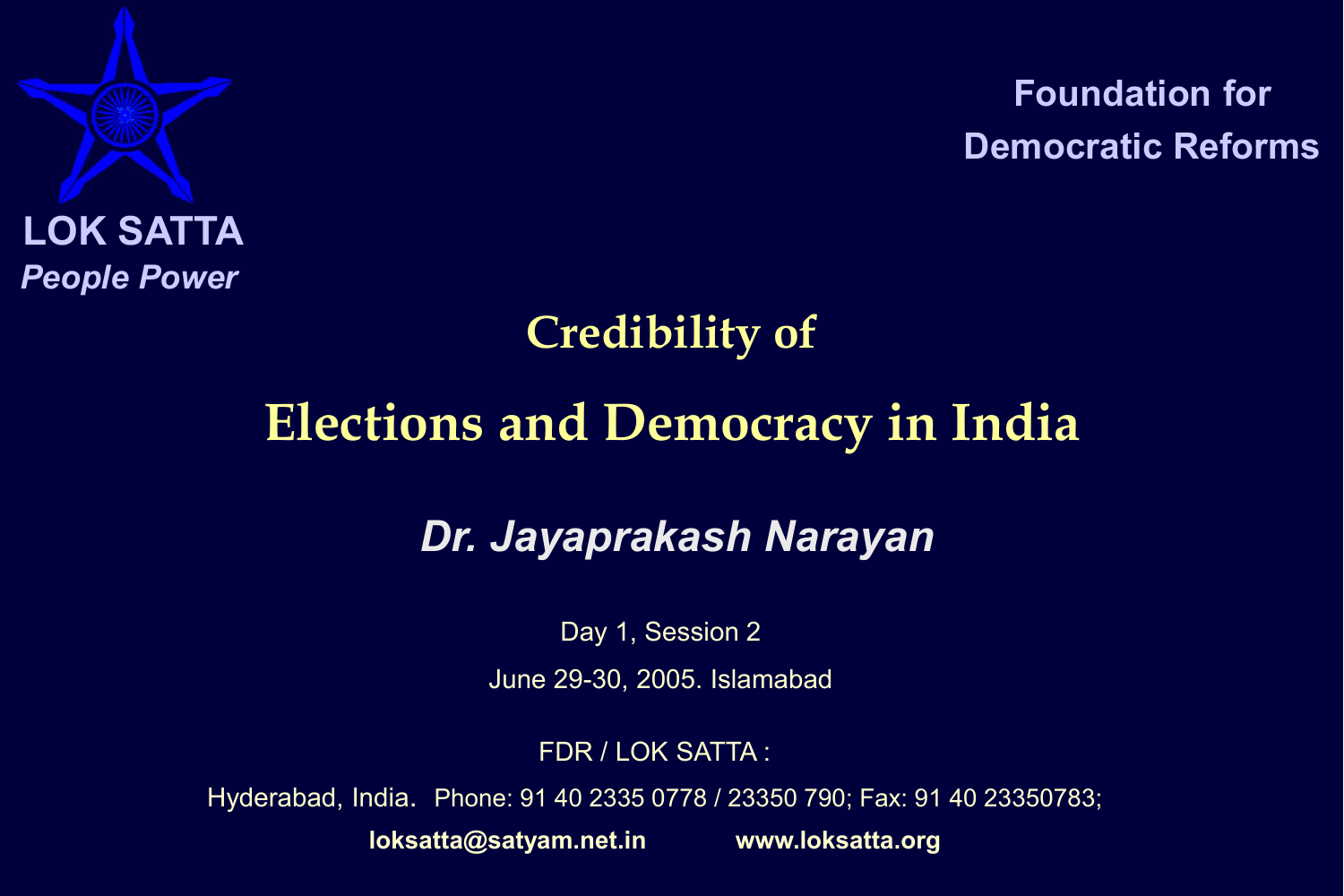## Peaceful Transfer of Power Universal Political Freedom Competitive Elections **Elections**  $\mathbf{\alpha}$ **Democracy** Myron Weiner's Four 'Measures'

### Real Power with Elected **Governments**

FDR / LOK SATTA

2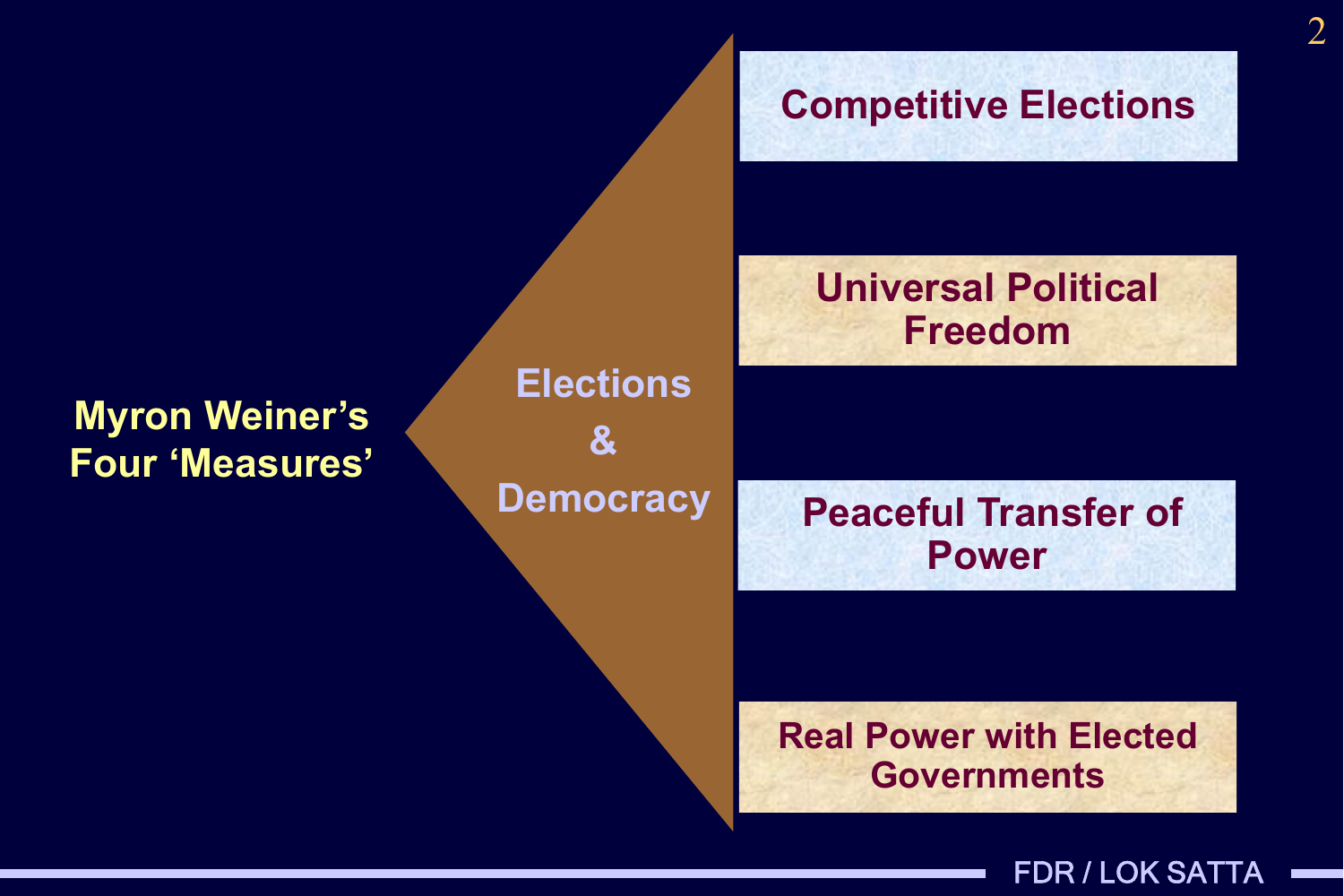

# Democracy and Elections in India

### **Genuine**

- Political power only through elections
- Elections institutionalized
- Voter has choice
- **Change of governments**
- Political competition

### Deep rooted

- 1977 verdict
- Peaceful transfers of power Eg: 2004 verdict
- Broadened representational base. Eg: Dalit and OBC empowerment

FDR / LOK SATTA

Towards balanced federalism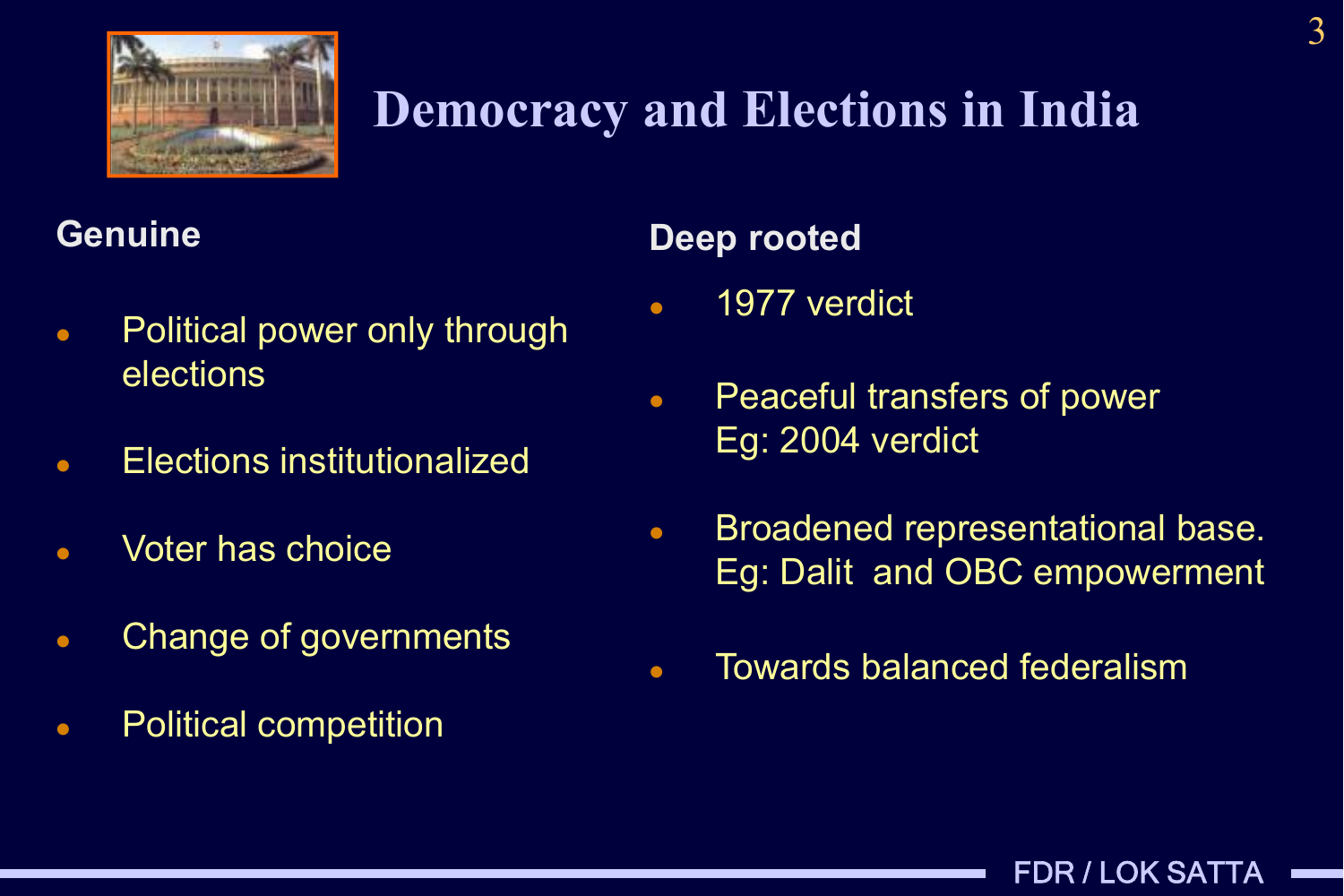## Democracy and Elections in India

#### Example: Elections led to widening of representational base of Legislatures

| <b>Year of</b><br>election | % of Members from<br><b>"Forward Castes"</b> | % of "Backward Caste"<br>Members" | % of farmers |
|----------------------------|----------------------------------------------|-----------------------------------|--------------|
| 1952                       | 45.4                                         | 10.2                              | 22.5         |
| 1962                       | 49.4                                         | 12.8                              | 27.4         |
| 1971                       | 44.7                                         | 13.0                              | 32.2         |
| 1984                       | 36.9                                         | 9.3                               | 38.3         |
| 1996                       | 45.6                                         | 23.3                              | 51.8         |

Source: *India Today*, July 16, 1996.26-30

FDR / LOK SATTA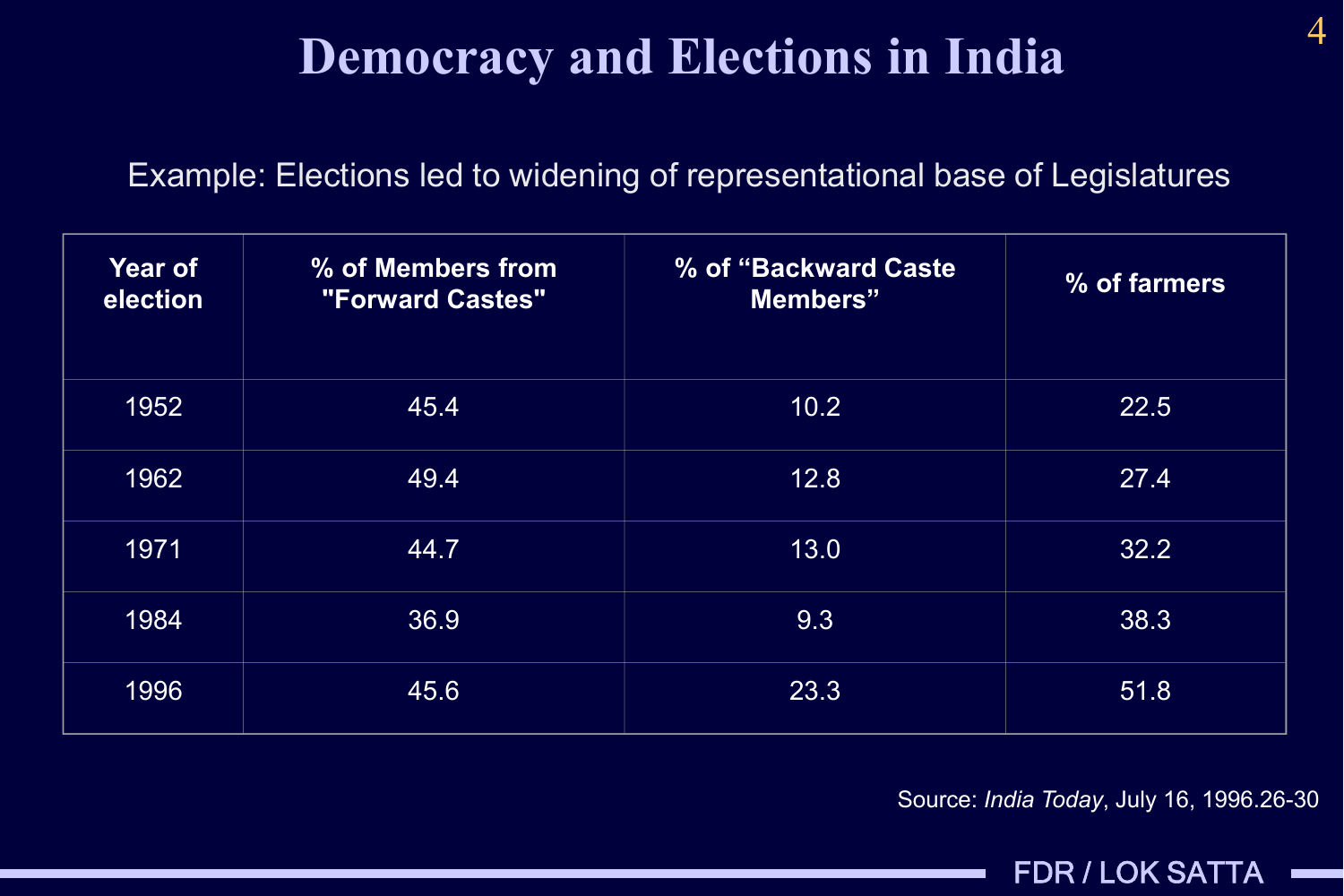

# Why is Indian electoral process credible?

**Elections broadly reflective of public opinion** 

• Powerful parties and candidates do lose.

**Strong Institution of Election Commission** 

Rejection vote common • Over 50% of incumbents lost in 2004 Parliament polls.

No state-sponsored interventions in the process

FDR / LOK SATTA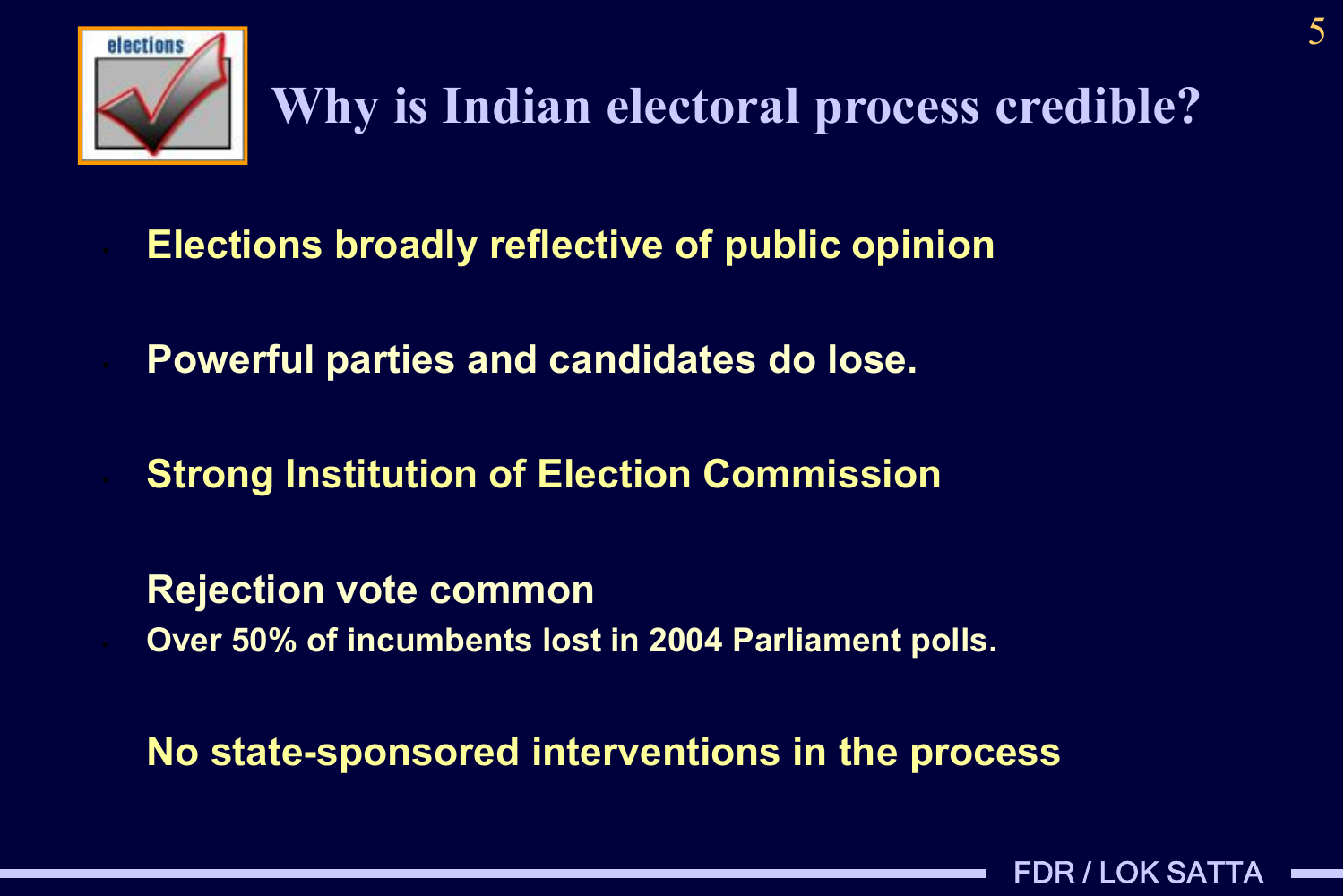

Traditional neutrality of officials/bureaucracy

• *Pre-Polling process* scrupulously fair and transparent (nominations, ballot papers, appointment of polling officials etc.)

• *Post-polling process* is completely non-partisan and transparent (transport, storage and counting of ballots and declaration of results)

• A system of compensatory errors - competing distortions neutralize each other !

• Independent Judiciary

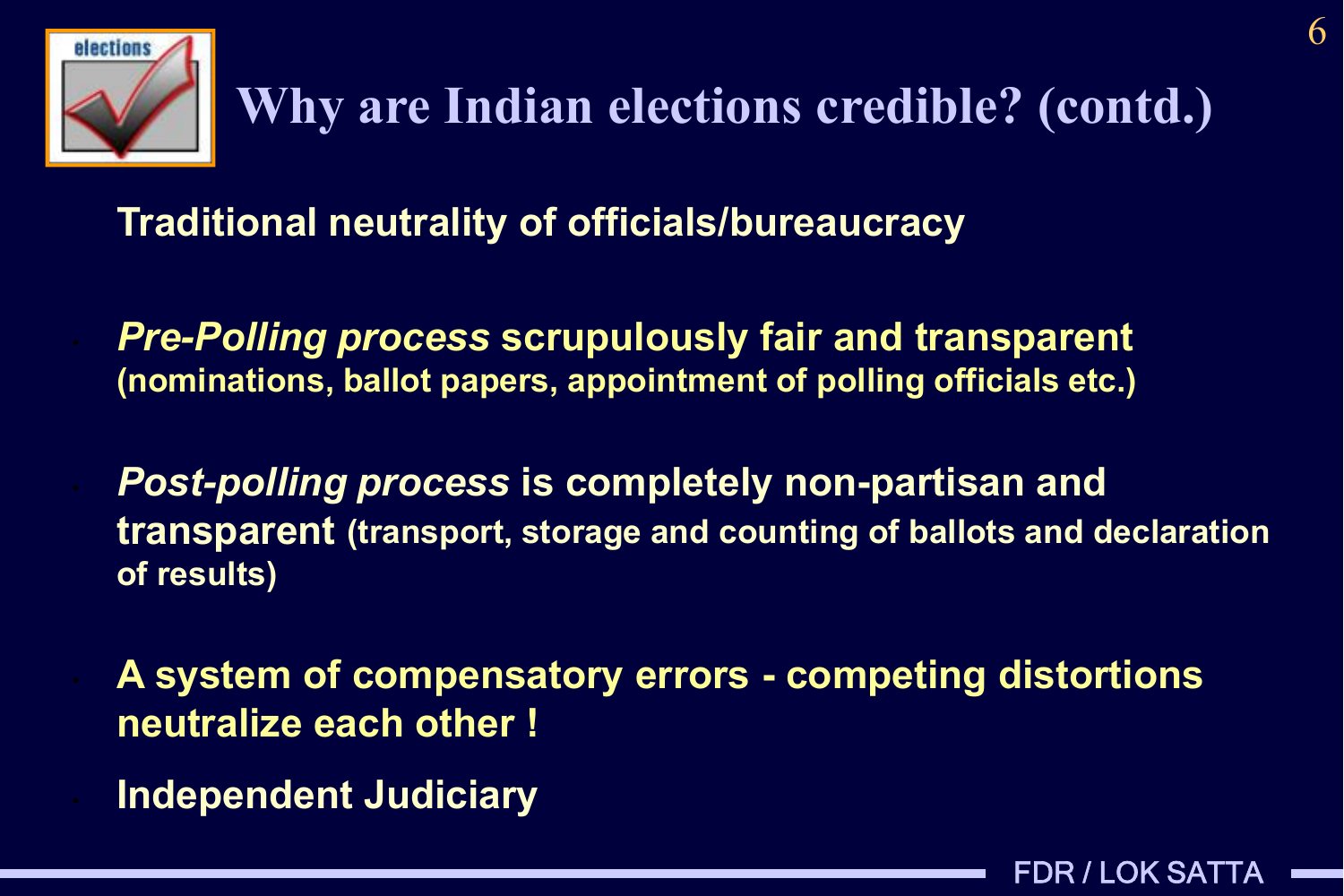## Deficiencies in Indian Elections

- Flawed electoral rolls
- Polling irregularities
- Unaccounted and illegitimate use of money power
- Rampant criminalization
- Autocratic political parties



FDR / LOK SATTA



7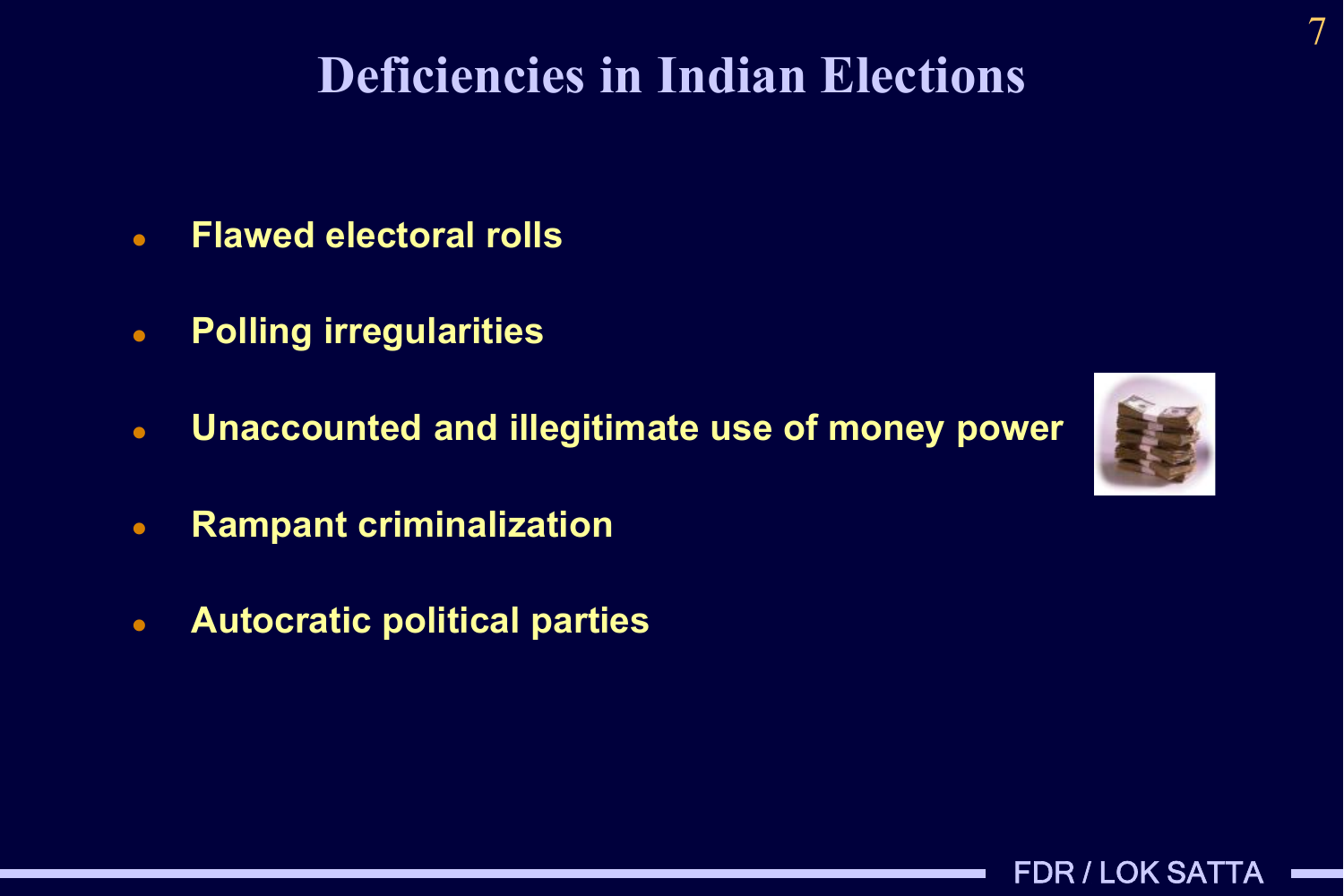## *Process* Improvements in Indian Elections

- Improvements in voter registration, lists and ID
	- Voter ID Cards
	- Post Offices as Nodal Agency (2004)
	- Nationwide initiative to improve voters lists

Voters' List Irregularities came down from 15% (1999) to 5.1% (2004). Lok Satta survey

- Electronic voting machines
- Disclosure of candidates' financial, criminal and educational antecedents (Supreme Court Judgments in 2002, 2003)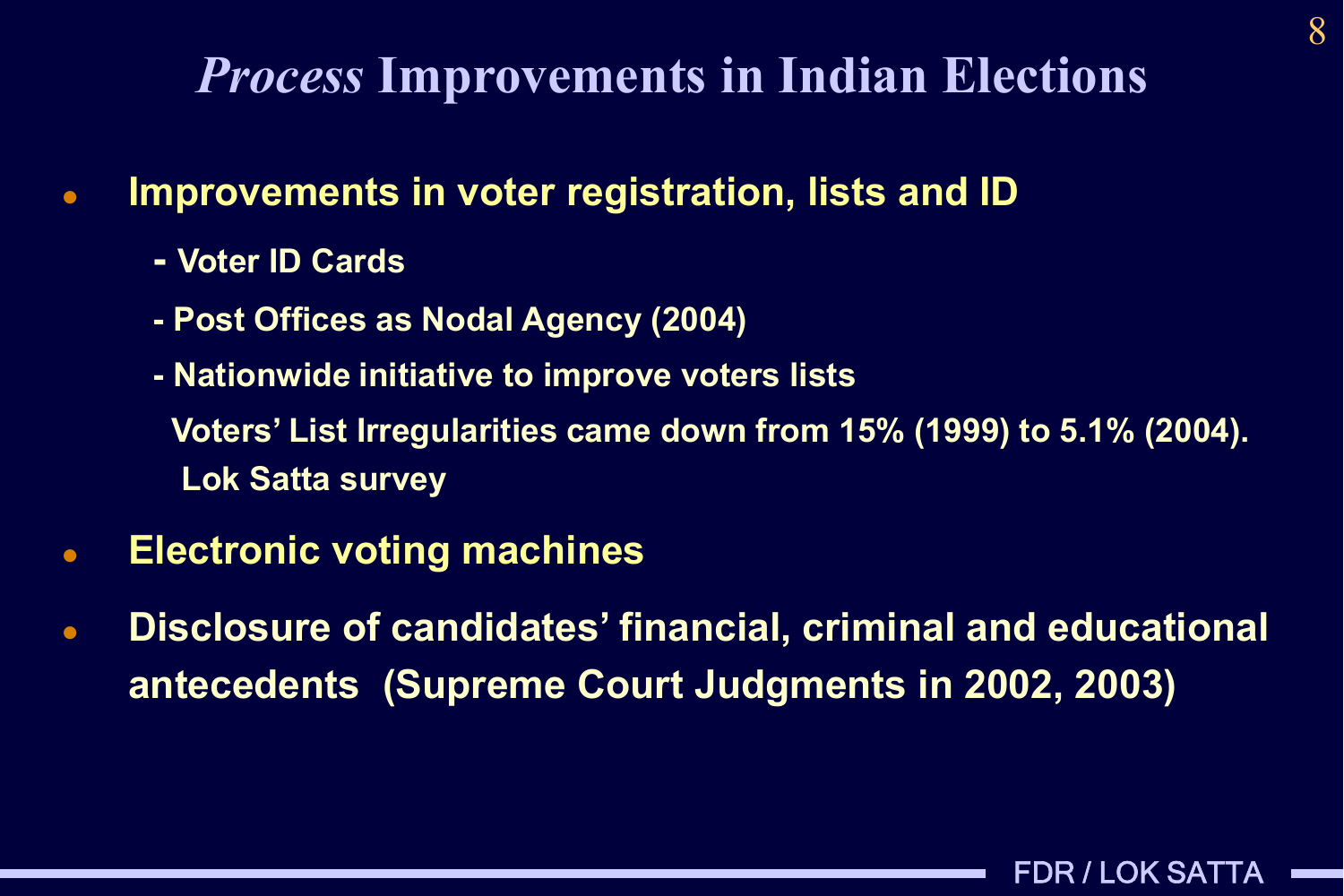# *Process* Improvements in Indian Elections (contd.)

## Political Funding Reform Law (2003)

- 100% tax exemption to donors (both individual and corporate)
- Mandatory disclosure of donations above Rs. 20,000
- free air time on public and private electronic media to parties
- Citizens' efforts to check entry of new criminals into politics

Election Watch activities in some states



FDR / LOK SATTA

9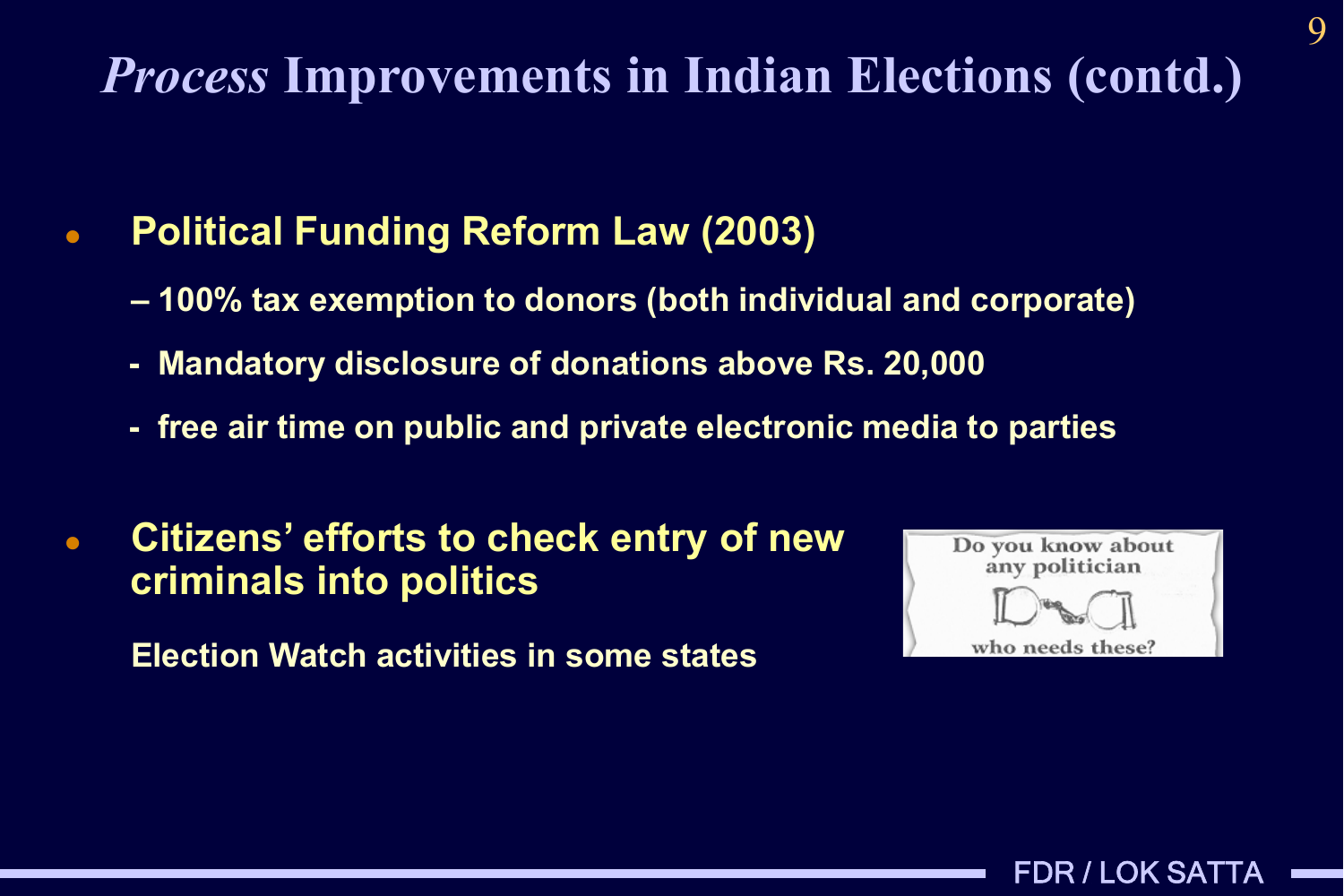## *Systemic* Improvements yet to be in place

Electoral and political *incentives* need to be realigned to

- change rules of the game not mere change in players
- fully eliminate money power, criminal elements from elections
- make honest and people-centered politics always winnable
- make politics a means for nation building

### Representational distortions need to be eliminated

- Elections must capture social/voting diversity
- Fairer representation to scattered minorities

FDR / LOK SATTA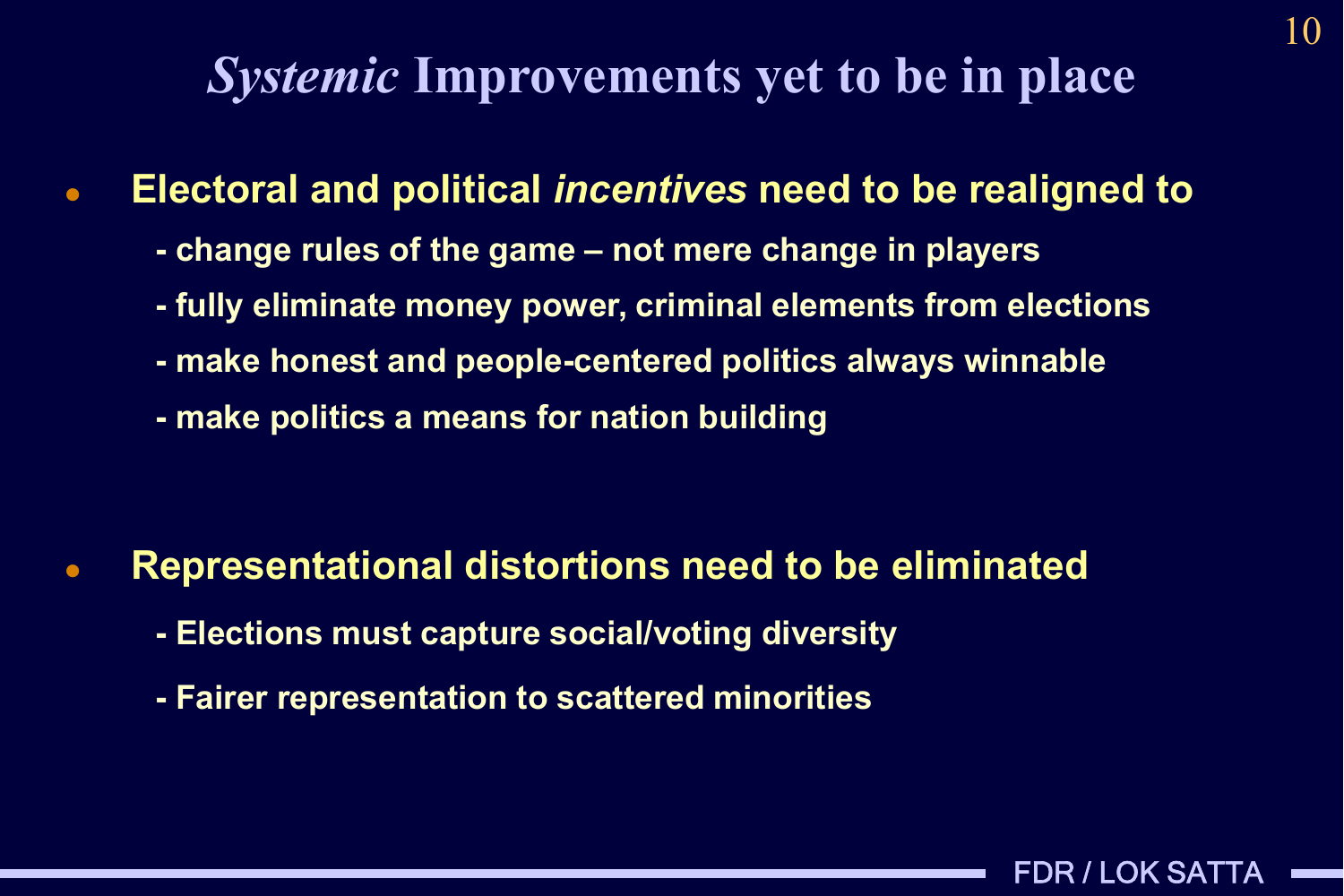# *Systemic* Improvements yet to be in place (contd.)

## Genuinely democratic political parties

- to bring truly competent people into politics
- better choice for voters
- parties as efficient vehicles for citizens'/supporters' aspirations

### Improved accountability to check abuse of power

- Instruments of Accountability like Right to Information (2005), Citizen's Charters in government offices
- making elected governments truly accountable to citizens